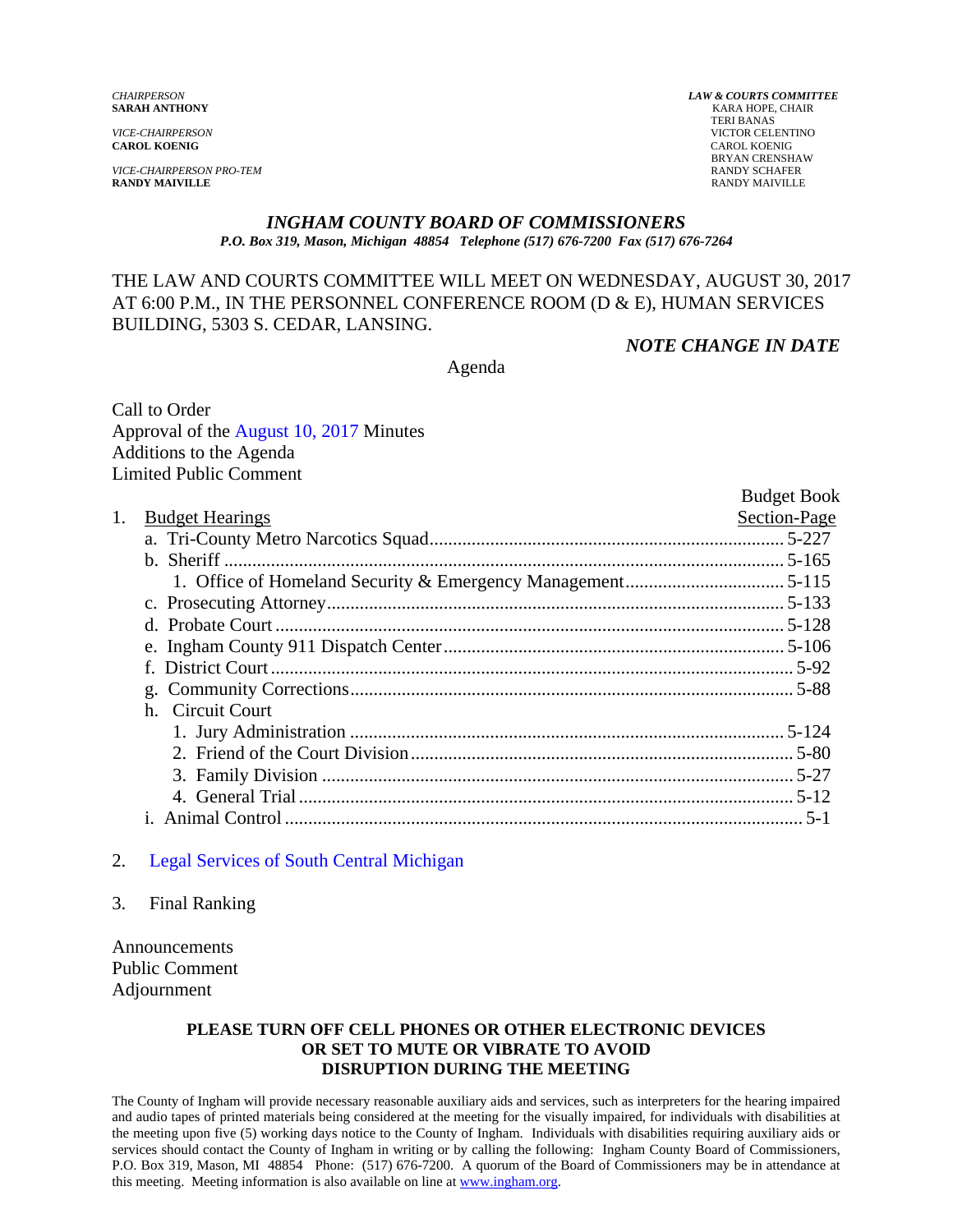## LAW & COURTS COMMITTEE August 10, 2017 Draft Minutes

<span id="page-1-0"></span>

| <b>Members Present:</b> | Hope, Banas, Celentino, Crenshaw, Koenig, Maiville, and Schafer                                                                                                                                         |
|-------------------------|---------------------------------------------------------------------------------------------------------------------------------------------------------------------------------------------------------|
| <b>Members Absent:</b>  | None.                                                                                                                                                                                                   |
| <b>Others Present:</b>  | Sheriff Scott Wriggelsworth, Andy Bouck, Jason Ferguson, Lisa<br>McCormick, John Dinon, Mary Sabaj, Rhonda Swayze, Greg Feamster,<br>Jessica Escobedo-Emmons, Lance Langdon, Teri Morton, and Liz Kane. |

The meeting was called to order by Chairperson Hope at 6:00 p.m. in Personnel Conference Room D & E of the Human Services Building, 5303 S. Cedar Street, Lansing, Michigan.

## Approval of the July 12, 2017 Minutes

# MOVED BY COMM. BANAS, SUPPORTED BY COMM. MAIVILLE, TO APPROVE THE MINUTES OF THE JULY 12, 2017 LAW AND COURTS COMMITTEE MEETING.

## THE MOTION CARRIED UNANIMOUSLY.

Additions to the Agenda

None.

Substitutes –

- 1. Sheriff's Office
	- b. Resolution to Authorize Donations to the Ingham County Sheriff's Office "Sheriff's Inmate Initiatives" in the Form of Goods, Services, and Money
- 6. Human Resources Resolution Approving Implementation of Everbridge Alert System with Capital City Labor Program Inc. – Corrections Non-Supervisory Unit

## Limited Public Comment

John Dinon, Animal Control Director, updated the Committee about the pit bull fighting investigation they had uncovered in Lansing. He stated that officers had found evidence of dog fighting, and they had executed six search warrants that led to 43 dogs being held in Ingham County, and ten dogs being housed in Eaton County.

Mr. Dinon stated that there had been a lot of great partners in the area that had helped with the effort, which had led to the arraignment of two of the suspects and another was incarcerated. He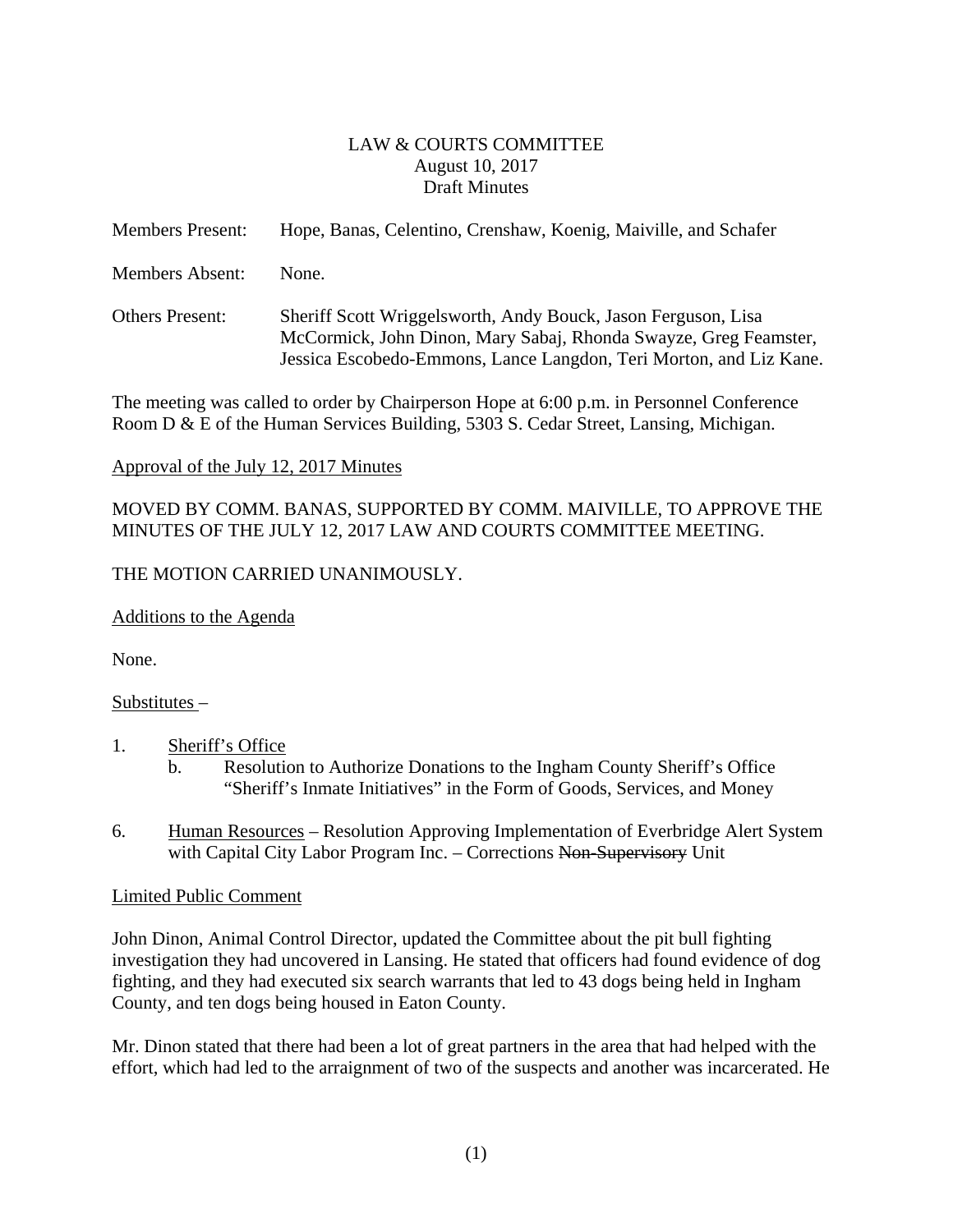further stated the effort had been a lot of work and had been a big strain on the Animal Control staff, especially in processing the dogs and their next steps, and providing care for them.

Mr. Dinon stated this investigation was also taking a lot of resources, but they had already raised \$3,000 and they were now exploring grants they could apply for from the ASPCA. He further stated he was sure Animal Control would recover the money, and while it was straining the staff, they knew this was the most egregious type of animal cruelty and it needed to be addressed.

Mr. Dinon stated he did not expect them to issue more search warrants, as they were now focused on the next steps involving trial and deliberating what would happen next for the dogs. He further stated there had been a lot of publicity about the issue on social media, and they were trying to explore their options, as Michigan Law was ambiguous surrounding dog fighting.

Mr. Dinon stated Animal Control was also consulting other people and organizations that have experience with fighting dogs, and whatever they did, they would balance the animal's welfare and safety.

Commissioner Crenshaw stated he had noticed earlier reports of the numbers of dogs Animal Control had recovered had differed. He asked why the numbers differed.

Mr. Dinon stated he did not know why the numbers were different, but he assumed it was because he was so busy getting warrants together and processing the dogs, he did not notice the reports differed. He further stated Ingham County currently had 43 dogs, and ten more dogs were being housed in Eaton County.

Commissioner Crenshaw asked where the dogs were being housed in Ingham County.

Mr. Dinon stated they were not disclosing the location of the dogs.

Commissioner Crenshaw asked if anyone had contacted Animal Control regarding a missing dog in light of the dog fighting investigation.

Mr. Dinon stated this was high-level dog fighting, where the dogs had been bred for generations to be that way, and the dogs they recovered were not dogs stolen from someone's backyard. He further stated since there was interest because of the news, so they had facilitated a response process, but it was unlikely the dogs were anyone's pets.

Commissioner Crenshaw stated he commended Mr. Dinon and the Animal Control staff for taking this investigation on, as it was not something they looked forward to, but it was important to address.

Mr. Dinon stated he gave his staff a lot of credit, as they were all working hard. He further stated they all knew this was the most egregious type of animal cruelty, so even though they went home tired, they were satisfied.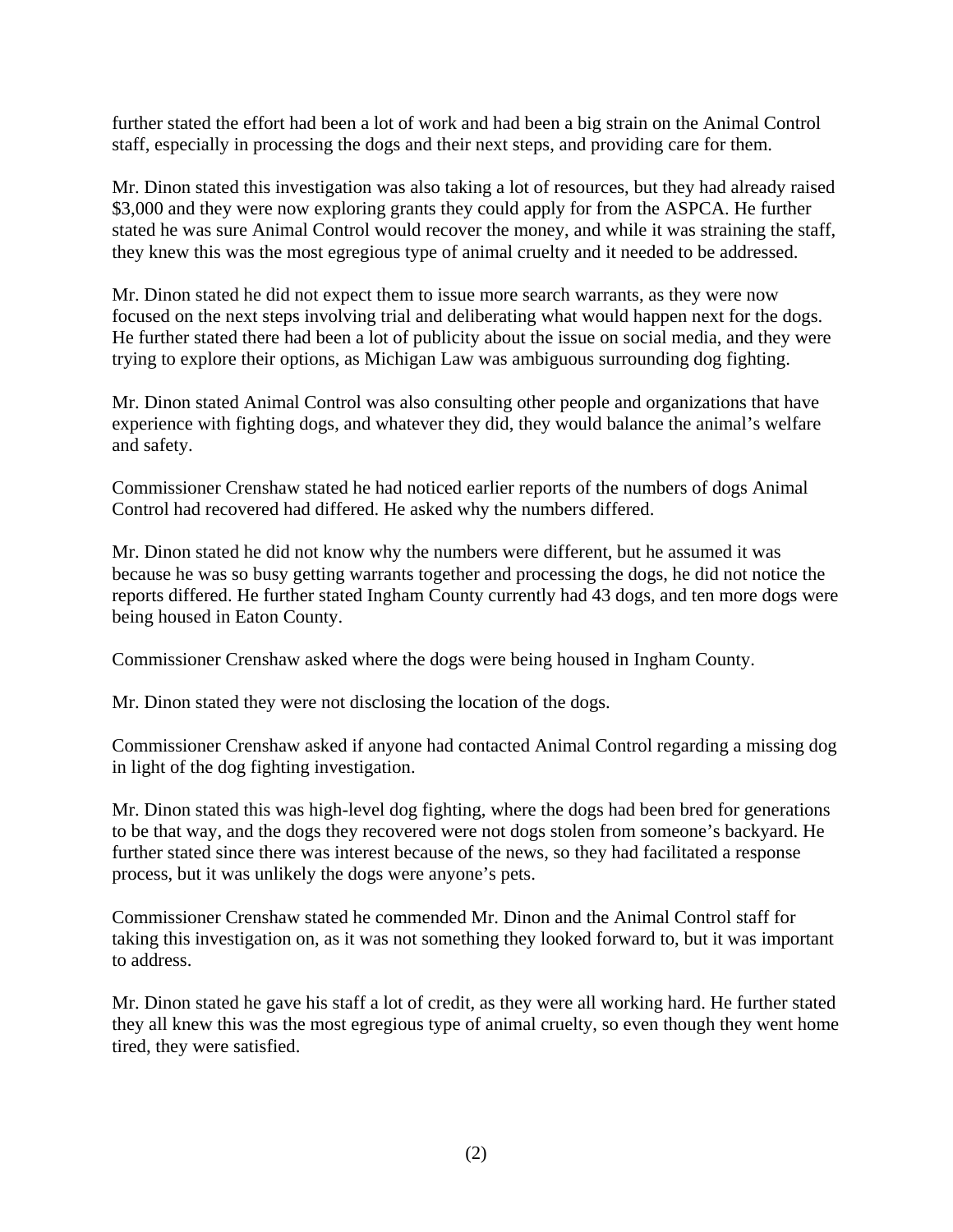Commissioner Banas asked how much the medical rehabilitation and care of the dogs would cost, going forward. She further asked what they expected the process to be like and how long it would take, and if it would be possible to reclaim some of the resources they would incur.

Mr. Dinon stated they would seek restitution from the defendants, and the dogs would go before a judge to determine if they should be euthanized. He further stated if it was determined a dog would not be euthanized, then they would consult the Prosecutor's Office and others with experience in the matter about what they should do with the dog.

Commissioner Banas stated her brother had adopted a bait dog from a dog fighting ring, and it was expensive and timely to rehabilitate it, but had lived a long life afterward.

Mr. Dinon stated they had not recovered any bait dogs, and all of the dogs they had recovered were fighting dogs.

Commissioner Schafer asked if Mr. Dinon could disclose the location of where the dogs were taken from.

Mr. Dinon stated he would not disclose where the dogs were currently housed, but he would disclose that all of the dogs were found in Lansing, specifically northern Lansing.

Commissioner Schafer asked if the dogs were found in basements.

Mr. Dinon stated many of the dogs were recovered from backyards, where they were tied up with heavy chains.

Commissioner Koenig asked if Mr. Dinon had done a dog fighting investigation like this before.

Mr. Dinon stated he had investigated some cock fighting and smaller scale dog fighting rings, but this was by far the largest operation he had been a part of.

Commissioner Koenig asked what he had learned from the investigation.

Mr. Dinon stated he had learned a lot, and he had brought in a lot of resources to help with the investigation, because animal fighting laws were peculiar.

Commissioner Koenig stated they could get guidance on the animal fighting laws.

Mr. Dinon stated that where there was dog fighting, there was usually other illegal things like gambling and firearms. He further stated dog fighting was not something you would want in your community.

Chairperson Hope asked if Lansing had a regulation on how many dogs a person could own.

Mr. Dinon stated Lansing did not have regulations about the amount of dogs allowed.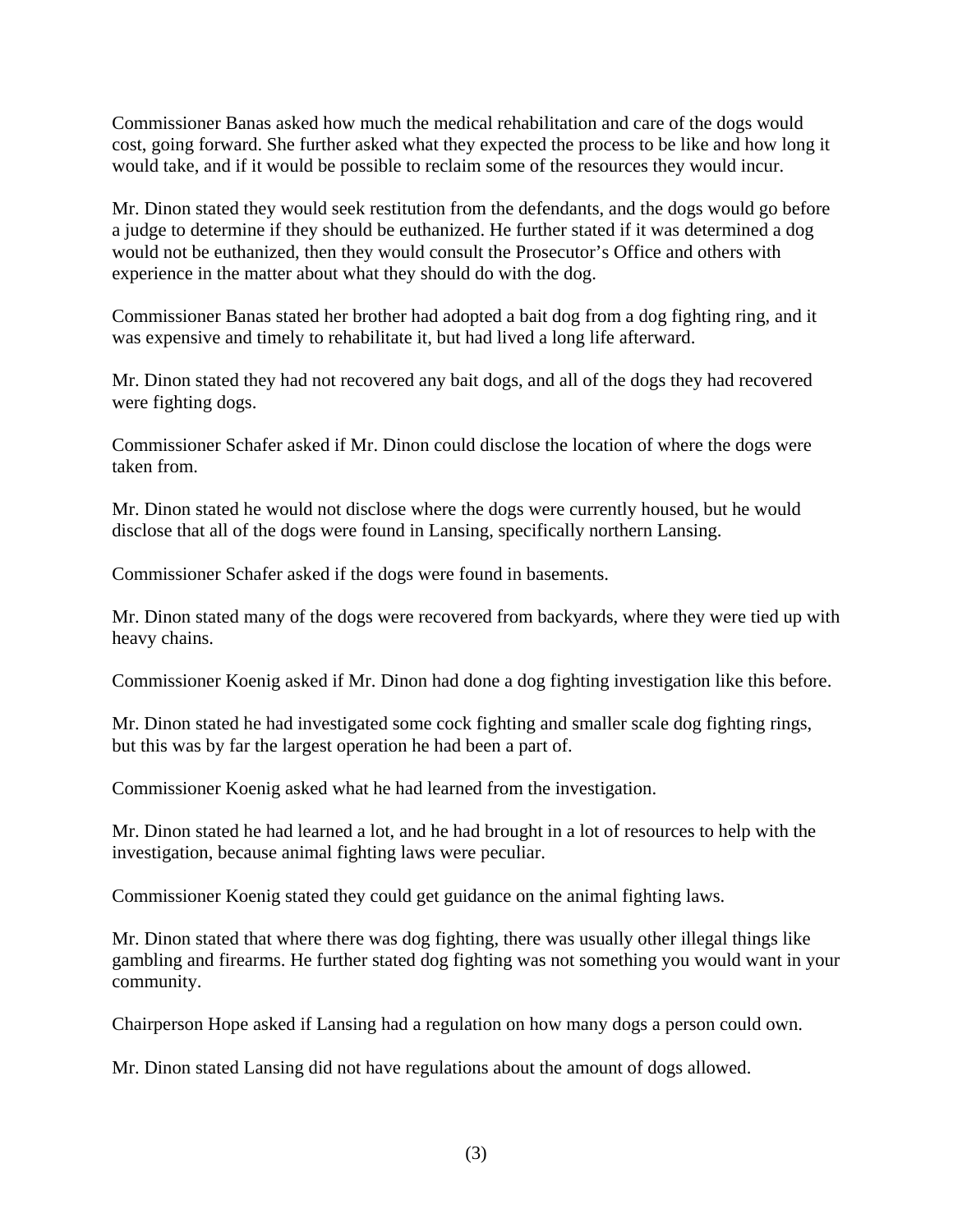Chairperson Hope stated that could possibly be a solution to crack down on some of the dog fighting.

Discussion.

Sheriff Scott Wriggelsworth, Ingham County Sheriff, stated he had signed a partnership MOU with Michigan State Police (MSP) to be a member of the Angel Program. He further stated it was a program where community members could walk into the Sheriff's Office if they were struggling with drug addiction and get the help they needed, without fear of being punished.

Sheriff Wriggelsworth stated MSP had done a lot of work with the Angel Program, and he was going to announce the partnership next week at a press conference. He further stated he wanted members of the community to be able to get the help they needed, and the program would call an Angel representative to come and help the person fill out the forms, and sit with them until they could be sent to a recovery center, then the recovery center would take over the person's care.

Chairperson Hope asked what Angel representatives were.

Sheriff Wriggelsworth stated Angels were typically recovery coaches, and they facilitated getting help for the addicts in the program.

Commissioner Crenshaw clarified that the Angel Program was for people who voluntarily came into the Sheriff's Office and said they needed help; it was not for people who were brought to the Sheriff's Office because they were arrested.

Sheriff stated Commissioner Crenshaw was correct, and the Sheriff's Office would not charge them if they came in under the Angel Program. He further stated his office would run their name through to see if they had any warrants or other issues, but they would not be charged at that point and they could even surrender their drugs to the Sheriff's Office.

Sheriff Wriggelsworth stated there were two other initiatives that the Sheriff's Office was working on to address the opiate crisis, and he would update the Committee about those as they came about.

Chairperson Hope asked where the funding for the Angel Program came from, and what the costs of the program were.

Sheriff Wriggelsworth stated the program was almost free for the Sheriff's Office, as the only cost associated with it was the Angel Bag that had a blanket, a bottle of water and a granola bar in it, and the only real investment would be the officers' time. He further stated that most of the cost was incurred on the other end, once they were handed off to find care.

Commissioner Koenig stated that Community Mental Health discussed the Angel Program a lot, as there was some overlap between the two fields. She further stated that the Angel Program was not just drug-related, it was for any types of issues people have, and it was nice when the Angels were peers that had also been through similar situations.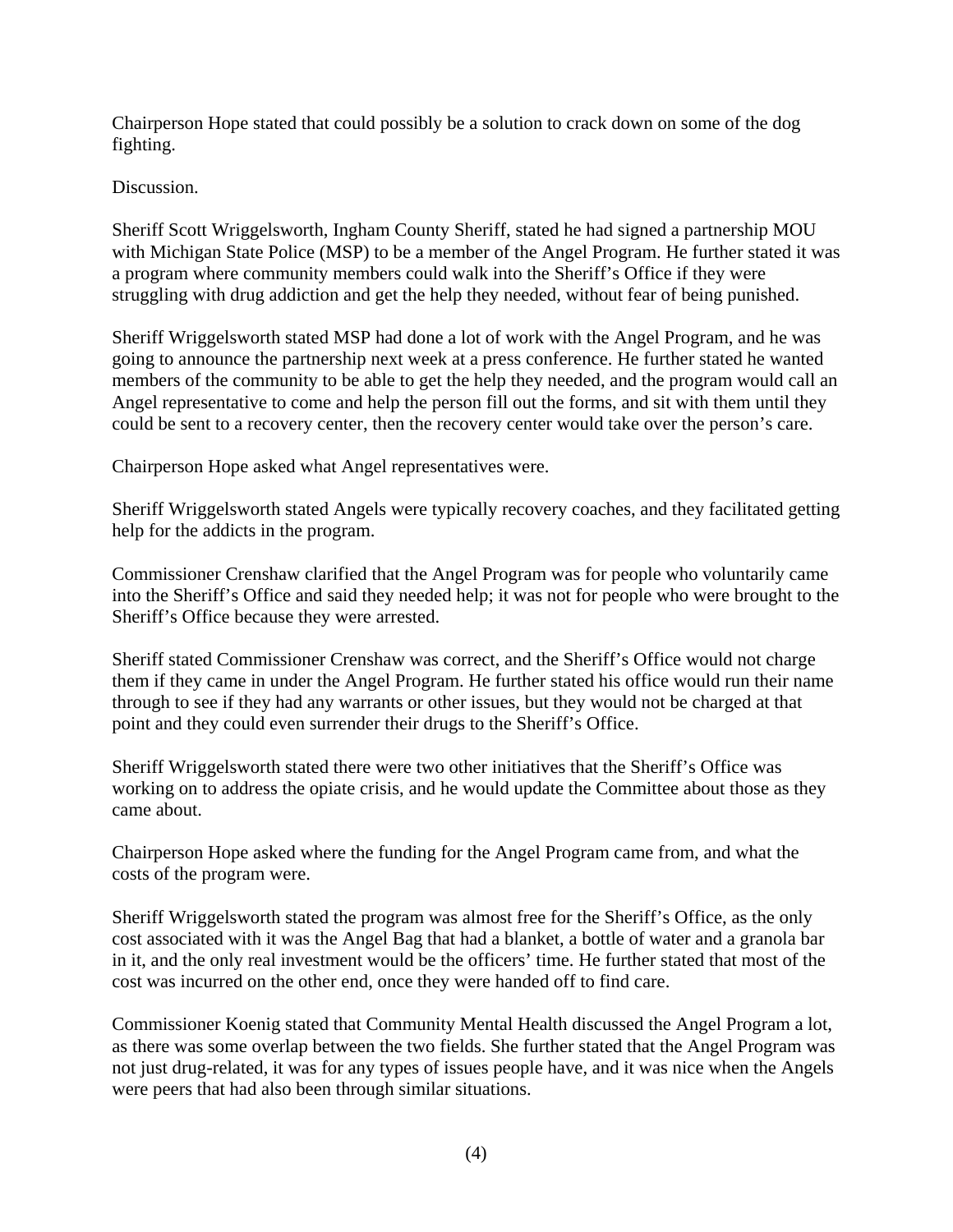Sheriff Wriggelsworth stated the MSP in Jackson had had three people use the program so far, and Post 11 just had their first Angel Program participant recently. He further stated there were other programs in the area that dealt with drug addiction, and he invited others to join the effort.

# MOVED BY COMM. MAIVILLE, SUPPORTED BY COMM. CRENSHAW, TO APPROVE A CONSENT AGENDA CONSISTING OF THE FOLLOWING ITEMS:

- 1. Sheriff's Office
	- a. Resolution to Authorize the Sheriff's Office to Renew a Contract with Lansing Mason Area Ambulance Service for Mobile Emergency Care, Transport Service, and Adding Blood Draw Services
	- b. Resolution to Authorize Donations to the Ingham County Sheriff's Office "Sheriff's Inmate Initiatives" in the Form of Goods, Services, and Money
	- c. Resolution to Authorize the Purchase of a Finger and Palm Print Computer Software Application and Equipment through IDNetworks for the Ingham County Sheriff's Office to Use to Capture Finger and Palm Prints for State of Michigan and AFIS/FBI Submission as Required by Law
- 2. Friend of the Court
	- a. Resolution to Authorize a New Contract with MGT of America Consulting LLC, for the Preparation of the Friend of the Court and Prosecuting Attorney Title IV-D Cooperative Reimbursement Program (CRP) Application and Other Services
	- b. Resolution Honoring Vicki Peterson
- 3. Circuit Court Resolution to Amend Subcontracts Included in the FY 2017 Michigan Mental Health Court Grant Program Operational Grant
- 4. Animal Control Resolution to Accept a PetSmart Charities Grant
- 5. 9-1-1 Center
	- a. Resolution to Authorize a Contract with Priority Dispatch for Continued Support for Emergency Medical Dispatch (ProQA) for the Ingham County 9-1-1 Central Dispatch Center
	- b. Resolution to Honor Emergency Telecommunicator James Huff of the Ingham County 9-1-1 Central Dispatch
- 6. Human Resources Resolution Approving Implementation of Everbridge Alert System with Capital City Labor Program Inc. – Corrections Unit

## THE MOTION CARRIED UNANIMOUSLY.

# THE MOTION TO APPROVE THE ITEMS ON THE CONSENT AGENDA CARRIED UNANIMOUSLY.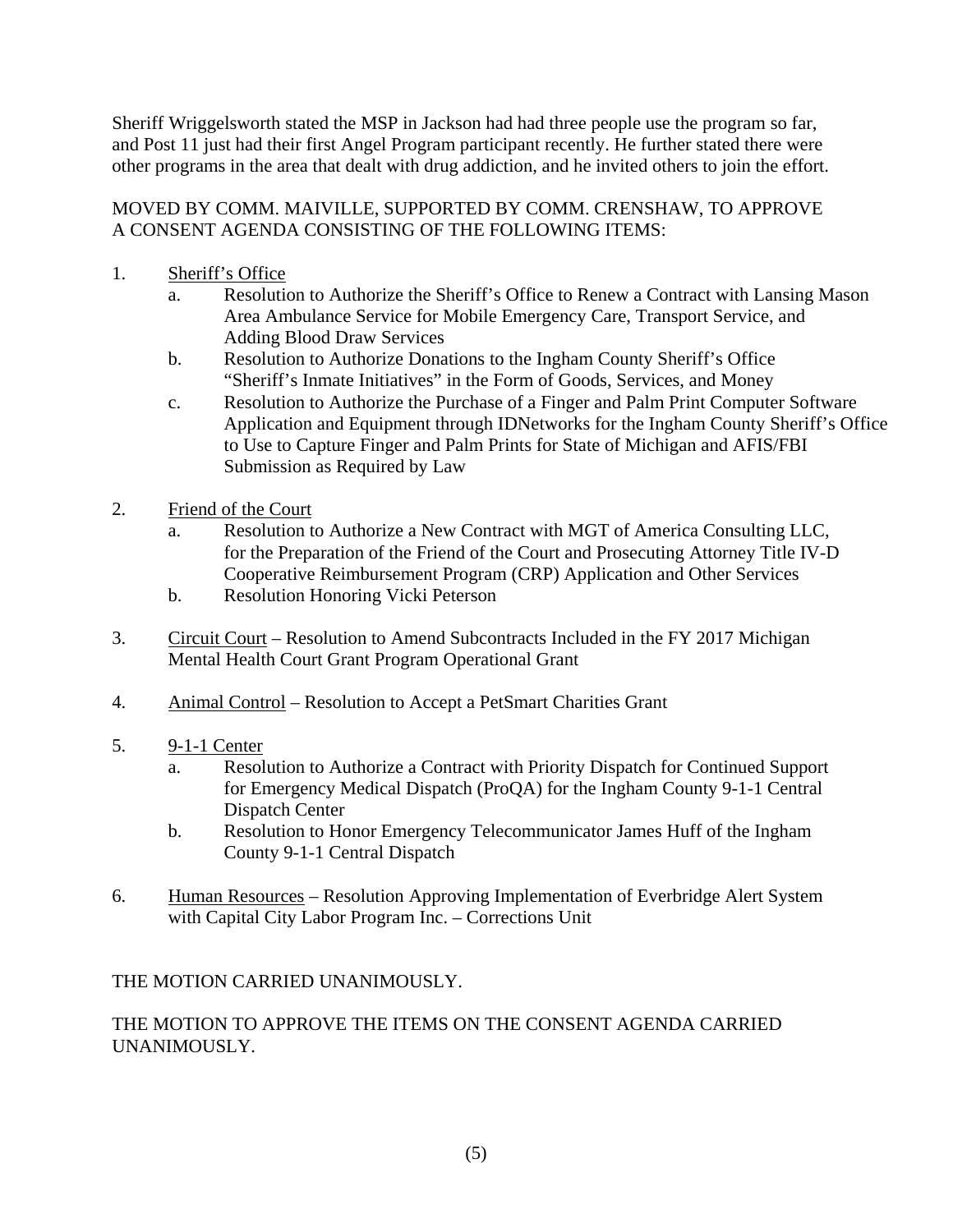7. Law & Courts Committee – Programming Options and Cost Estimates: Community Corrections and Pretrial Services (*Discussion*)

Mary Sabaj, Community Corrections Manager, stated she had attended the meeting where the Committee had discussed community programming in conjunction with the Ingham County Jail. She further stated that pretrial services had direct jail bed savings options for defendants, and worked at reducing recidivism.

Ms. Sabaj stated she had put together a few of the options the Committee had discussed. She further stated even though she would love more money for programming, she thought pretrial services, like electronic monitoring and reporting, would be the best use of money because the largest jail population was felons, and a lot of those were in pretrial.

Ms. Sabaj explained the costs associated with electronic monitoring and highlighted day reporting, which was amazing for felony probationers because the program took a holistic approach in rehabilitating the person. She further stated the services were more expensive earlier on, but the reduction of recidivism itself made it a worthy investment.

Ms. Sabaj stated she echoed Sheriff Wriggelsworth's thoughts on opioid treatments, and her Community Corrections had recently received a grant from the State to get opiate treatment programming. She further stated with the program, addicts would be transferred to the residential Tri County Community Adjudication Program in the Flint area, and then they would come back into outpatient programs and receive Vivitrol shots if they were doing that course of treatment.

Ms. Sabaj explained the MRT behavioral change groups that Community Corrections also wanted to implement. She stated the electronic monitoring program could be configured in any way the County liked; it did not have to be like the State's program.

Commissioner Koenig asked what MRT meant.

Ms. Sabaj stated MRT stood for mortal reconation therapy. She further stated it was a different but productive approach to reduce recidivism.

Commissioner Koenig asked how long the therapy had been in practice.

Ms. Sabaj stated the practice had been around for about 20 years.

Commissioner Crenshaw stated he noticed in the packet, it laid out long-term personnel and IT coordinator costs for Community Corrections. He asked if this was a request they would like in the 2018 or 2019 budget, as he was concerned about the budget situation.

Rhonda Swayze, Deputy Court Administrator, stated the approval of new positions would be at the Board of Commissioners' discretion. She further stated the information in the packet was responding to the specific question about community programs for those other than people who needed to be in jail and could not be properly supervised.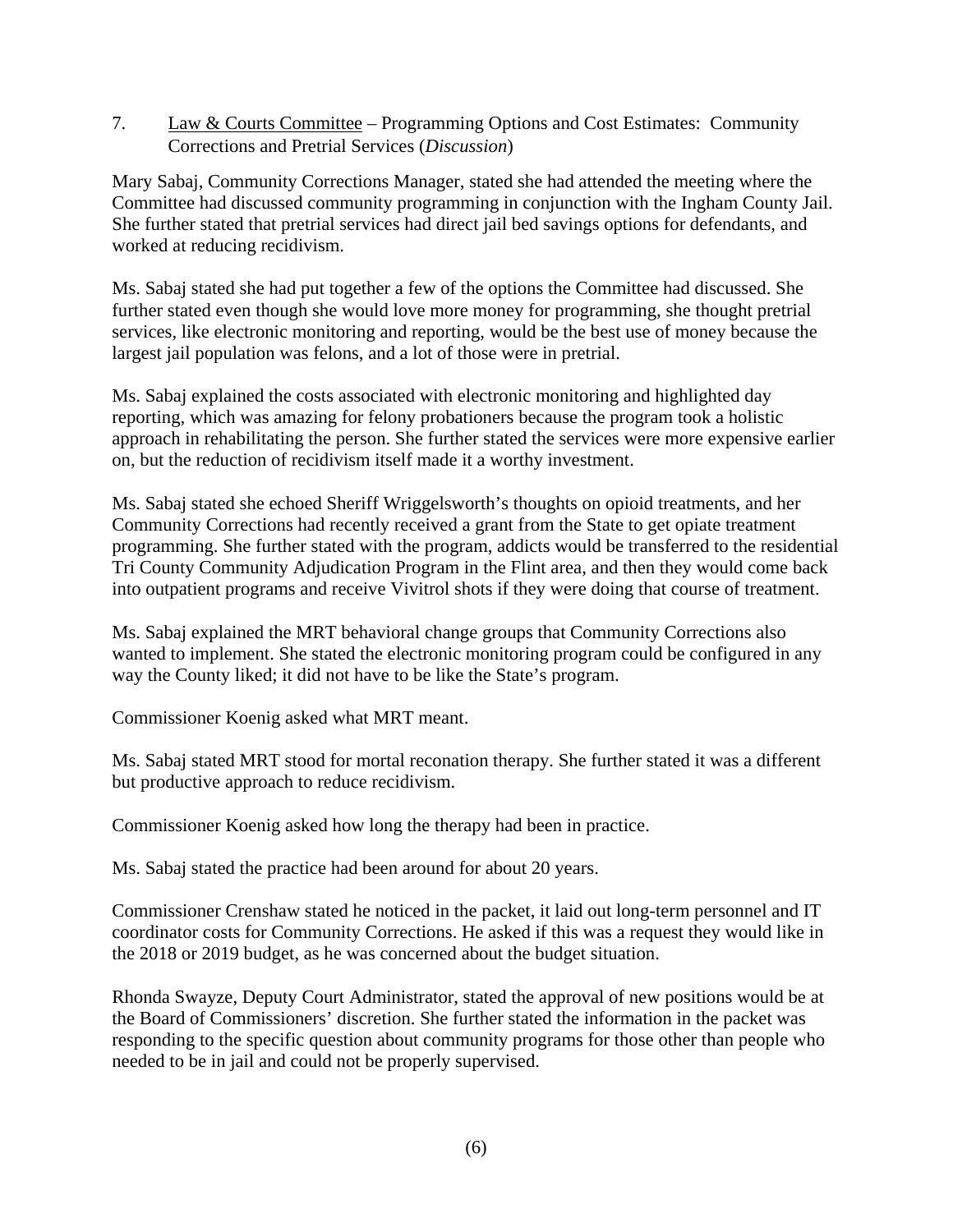Ms. Swayze stated a lot of investigators were currently doing clerical work, and if Community Corrections had a clerical staff person approved for 2018, then the investigators could shift to handle more cases. She further stated the investigators could focus more on bond interviews, prearraignment reports, and other tasks if they had clerical staff.

Ms. Swayze stated the pre-arraignment reports were important as the Michigan Indigent Defense Council wanted to put representation at initial court appearances as a standard practice. She further stated her staff could independently verify reports of employment or other information before the offender went to trial.

Commissioner Crenshaw asked if there were any fees assessed by the individuals being interviewed by the investigators.

Ms. Swayze stated there was no fee assessed, because they had to be careful in pre-sentencing situations and they had not been convicted yet. She further stated with the exception of electronic monitoring, if they did not qualify for indigent grant money, then it was a participant-funded program.

Chairperson Hope asked if Ms. Swayze knew what percentage of the program was participantfunded versus grant-funded.

Ms. Sabaj stated in the last twelve months, 183 were grant-paid, and 232 were offender-paid.

Chairperson Hope asked if Community Corrections needed a part-time or full-time clerical person.

Ms. Swayze stated Community Corrections would like a full-time staff person, but they would take what they could get.

Chairperson Hope asked if the presenters knew how many more people the investigators could see if they did not have clerical work on their plates.

Greg Feamster, Pretrial Services Investigator, stated he saw about 185 individuals who reported in pretrial services per week. He further stated some cases he managed each week were more intensive than others, and it was impossible to keep a pulse on what went on with each client when he had that type of caseload.

Mr. Feamster stated some cases were more urgent, and there was a significant amount of time doing data and other clerical tasks that took away from other cases. He further stated that he estimated about half of his day was spent doing clerical work.

Ms. Swayze stated because the investigators' non-clerical time was so precious, they usually took care of more urgent matters. She further stated even if they had clerical staff, they might not increase the amount of cases, but take care of more tasks that they had not been doing, like rounding up the people who were supposed to report to them after they bonded out.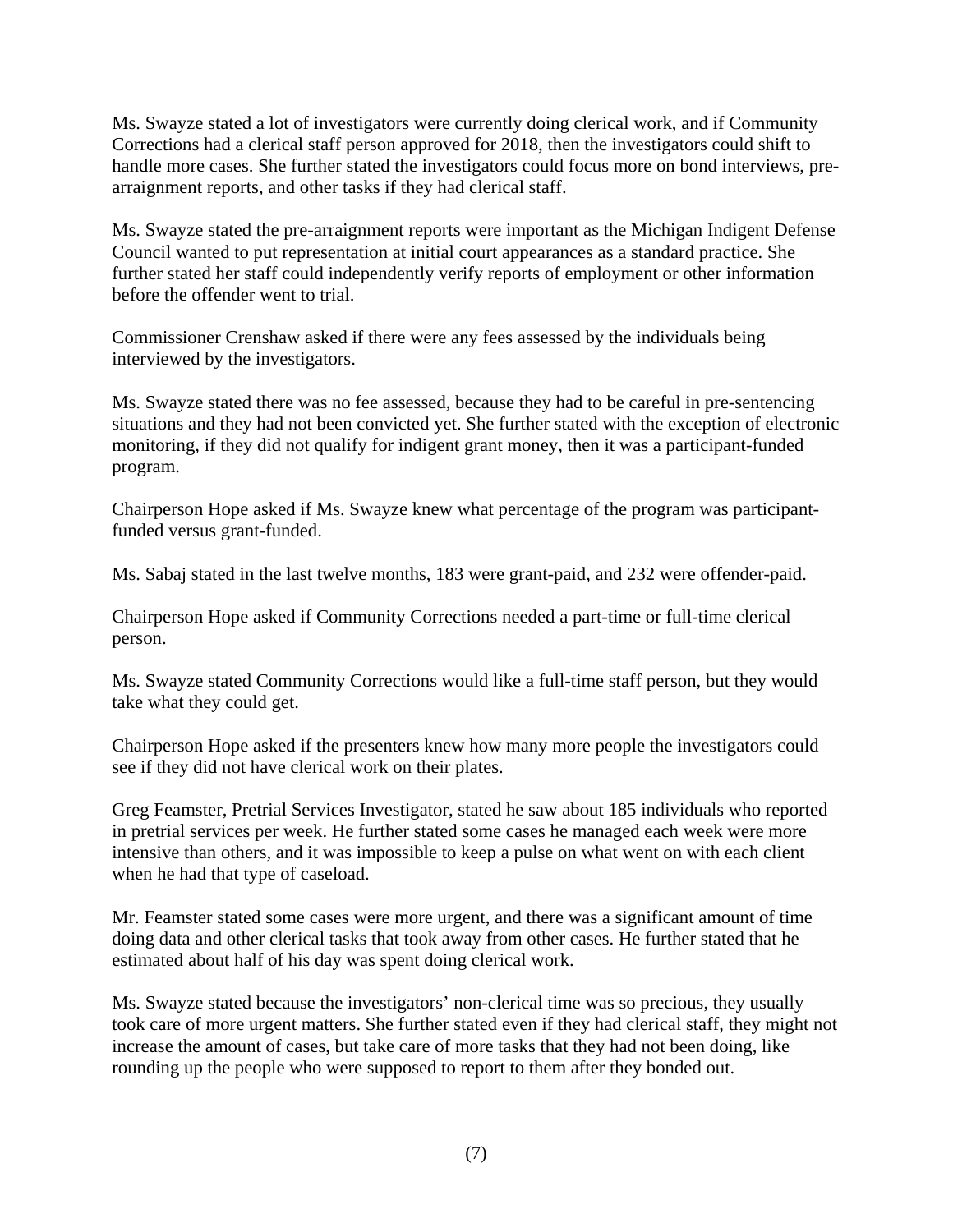Ms. Swayze stated judges also asked for services that investigators had not done before, like home visits and employment checks which they could not currently do because they did not have the personnel.

Mr. Feamster stated he would also like to provide pretrial services supervision summary reports to the judges, because he did not want to notify them only when offenders were bad. He further stated he wanted to report that they complied and gained employment or enrolled in school.

Mr. Feamster stated it was an important service pretrial services could provide when it came to sentencing the defendants. He further stated that currently, they were only able to target a certain number of pretrial defendants because there was only so much time in the day to get work done.

Commissioner Schafer stated he acknowledged additional services had been mentioned before, and he would like to see this conversation included in the budget process, because he believed it would be pertinent.

Chairperson Hope stated the other services were not part of the budget request this time, and this conversation would be part of the jail millage discussion.

Commissioner Schafer stated he thought the two topics were related.

Ms. Sabaj stated they had complied with budget guidelines to reduce their department budget.

Commissioner Banas stated the investment in services or programs early on would save money down the road. She asked if the presenters could provide data on savings.

Ms. Swayze stated Mr. Feamster would be attending the National Association of Pretrial Services annual conference, and could compile statistics there.

Commissioner Banas stated she saw a great return on investment in her work in early childhood education. She thanked the presenters for their services and for advocating for themselves.

Commissioner Crenshaw asked how much time it took to train an intern on the clerical tasks of the department. He stated he knew it was hard when interns were only with the department for a short period of time.

Jessica Escobedo-Emmons, Pretrial Services Investigator, stated the department spent at least two to three days training new interns on systems they had, and then they had to train and observe them on interviewing defendants. She further stated it was a long and time-consuming process to train the interns, and while the interns they had hired were good, it was hard because of their caseloads and the variation in their days.

Ms. Escobedo-Emmons stated they already had a lot of the data somewhere; it was more a matter of entering it and consolidating it.

A discussion ensued regarding interns and data entry.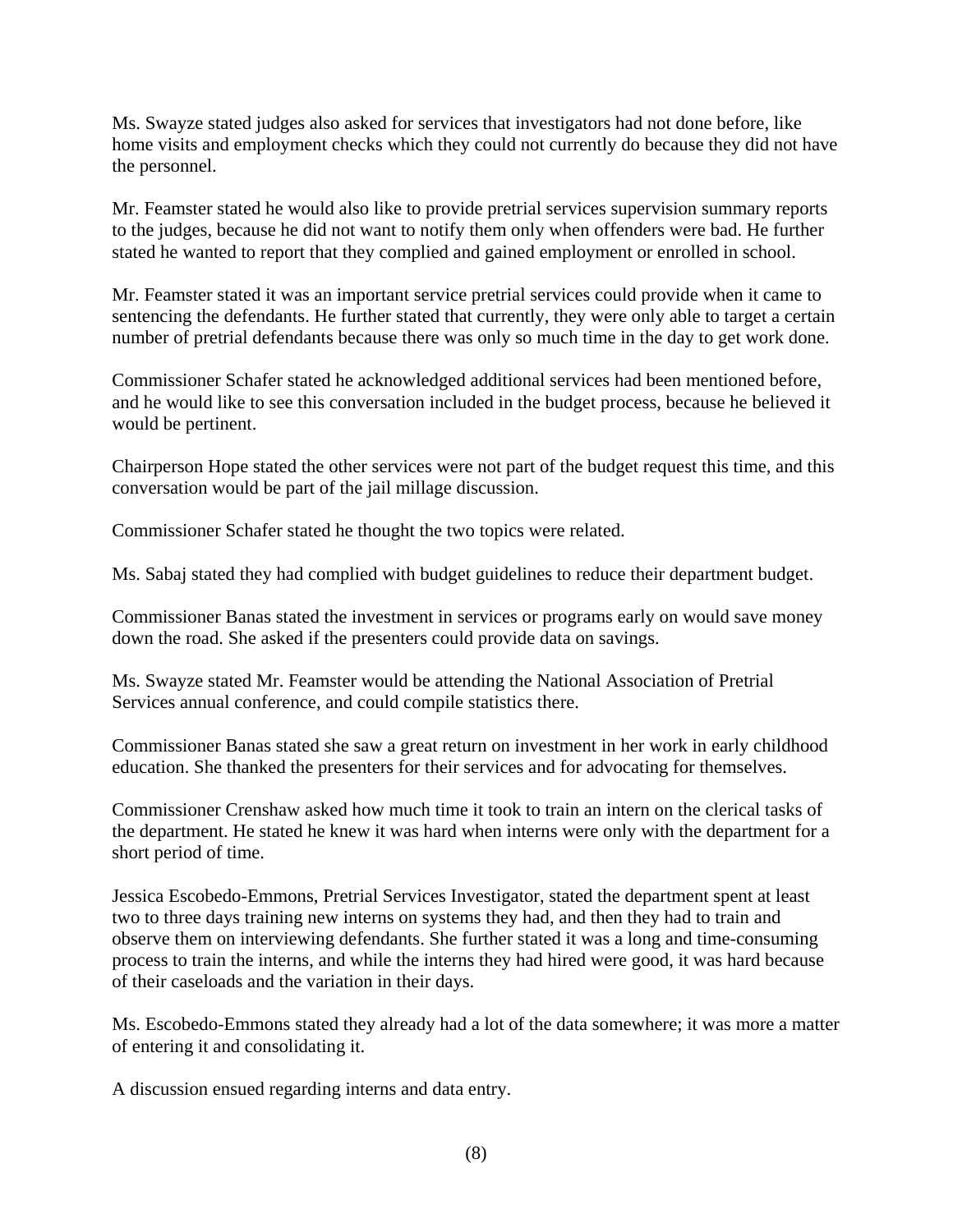Ms. Swayze stated that the interns were instrumental to their work.

Ms. Sabaj stated she did have the information that 8,322 jail bed days had been saved in 2017 so far, in reference to Commissioner Banas' question.

Commissioner Koenig stated she agreed with Commissioner Banas, that it was helpful if they could link the services to savings, either financial or human savings. She further stated that she believed there could be a better return on investment for the investigators, if a clerical staff person was hired at minimum wage and freed up the investigators to do more casework.

Ms. Escobedo-Emmons stated it would also be helpful to not have so much data entry to do, because the judge would tell the defendant a pretrial services investigator would visit them in jail, and the person could be waiting in jail for a week before an investigator could visit them.

Commissioner Koenig asked what the hierarchy of tasks would be that they would have the clerical staff person do, and if they would be involved in rounding up those that should be reporting to them.

Ms. Swayze stated she would expect the clerical staff would help in part with case management, in tasks like making sure someone's drug test was reported on time, and reporting any anomalies to investigators. She further stated that rounding up those who should report to them was also important.

Commissioner Koenig asked if they had created a training manual to instruct interns on the tasks they performed frequently.

Ms. Escobedo-Emmons stated they did have a training manual that a previous intern had put together.

Commissioner Koenig asked how the judges were with these programs. She asked what judges said, as they probably understood they were on a limited budget and had limited time.

Mr. Feamster stated that when he went to court, judges would specifically ask him how defendants were doing with the programs, either during another proceeding or afterwards. He further stated judges often told defendants to get drug tests and enroll in pretrial programs, and to have that point of contact in their department was helpful.

Discussion.

Chairperson Hope asked how much money was currently in the County's contingency fund.

Teri Morton, Deputy Controller, stated there was about \$160,000 to \$180,000 left in their contingency fund currently.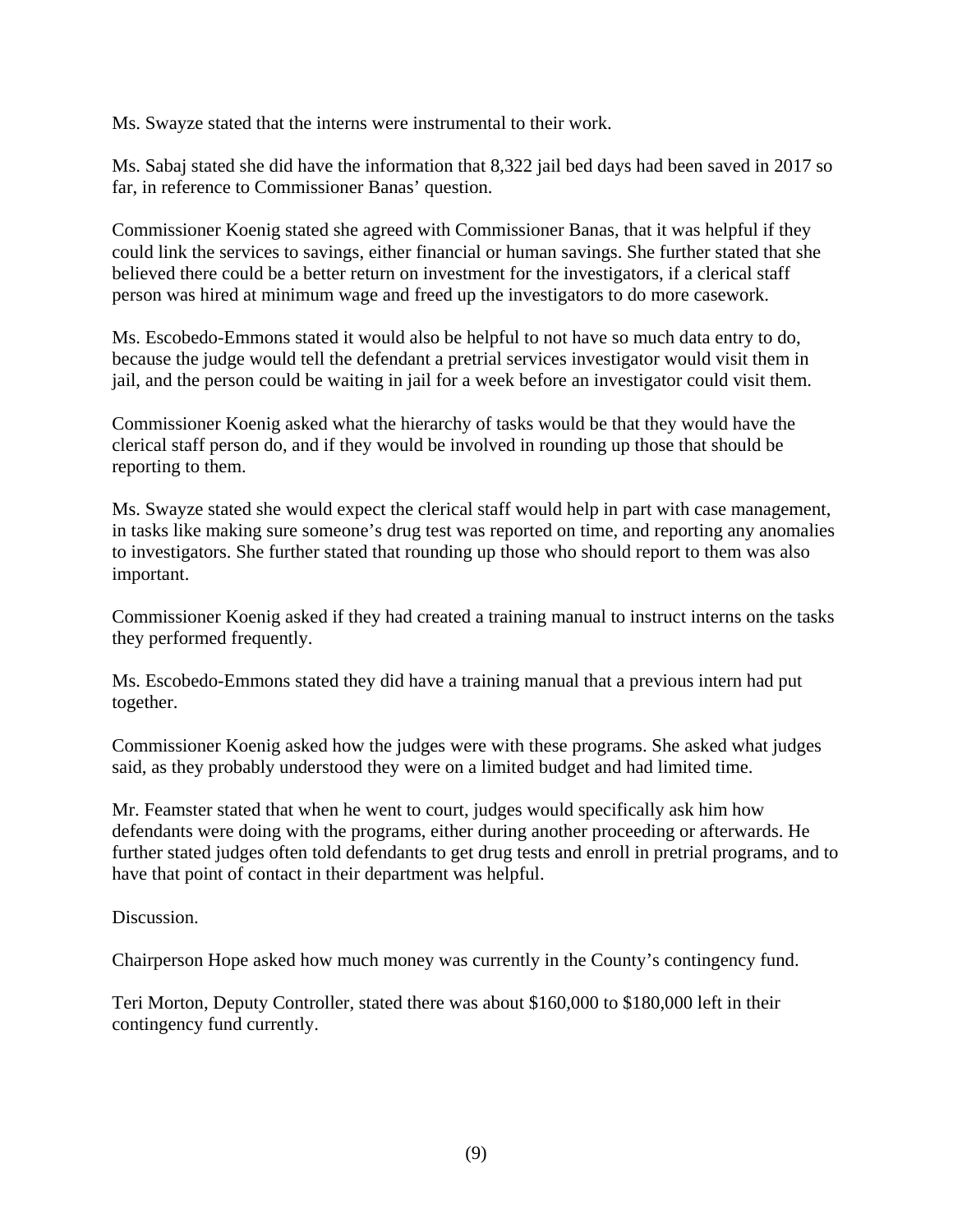Ms. Sabaj stated there were a lot of options for supervising and managing people and pretrial services was an important aspect of the criminal justice system that could not be denied. She further stated that they could supervise and manage people all day long in the jail and they would not change their behavior, which was why it was important to consider treatment and services as well.

Ms. Sabaj stated it was important to note there were also things in place to reduce the jail population, like work credits or MRT and CATS programs, both which gave credit toward early release. She further stated the gatekeeper function mad ensure eligible people went to programs as soon as possible, which was also important.

Chairperson Hope stated she thought the term return on investment was cold when it came to talking about humans. She further stated it was important to keep these services in mind when they were asking taxpayers for money for the jail, because this could be a small amount of taxpayer money that would help to reduce the jail population and would help the defendants down the road.

## Announcements

Commissioner Crenshaw stated the Ingham Academy graduation and the Garden Gala were great events that were well-attended.

A discussion ensued regarding the Garden Gala.

Public Comment

None.

**Adjournment** 

The meeting was adjourned at 6:55 p.m.